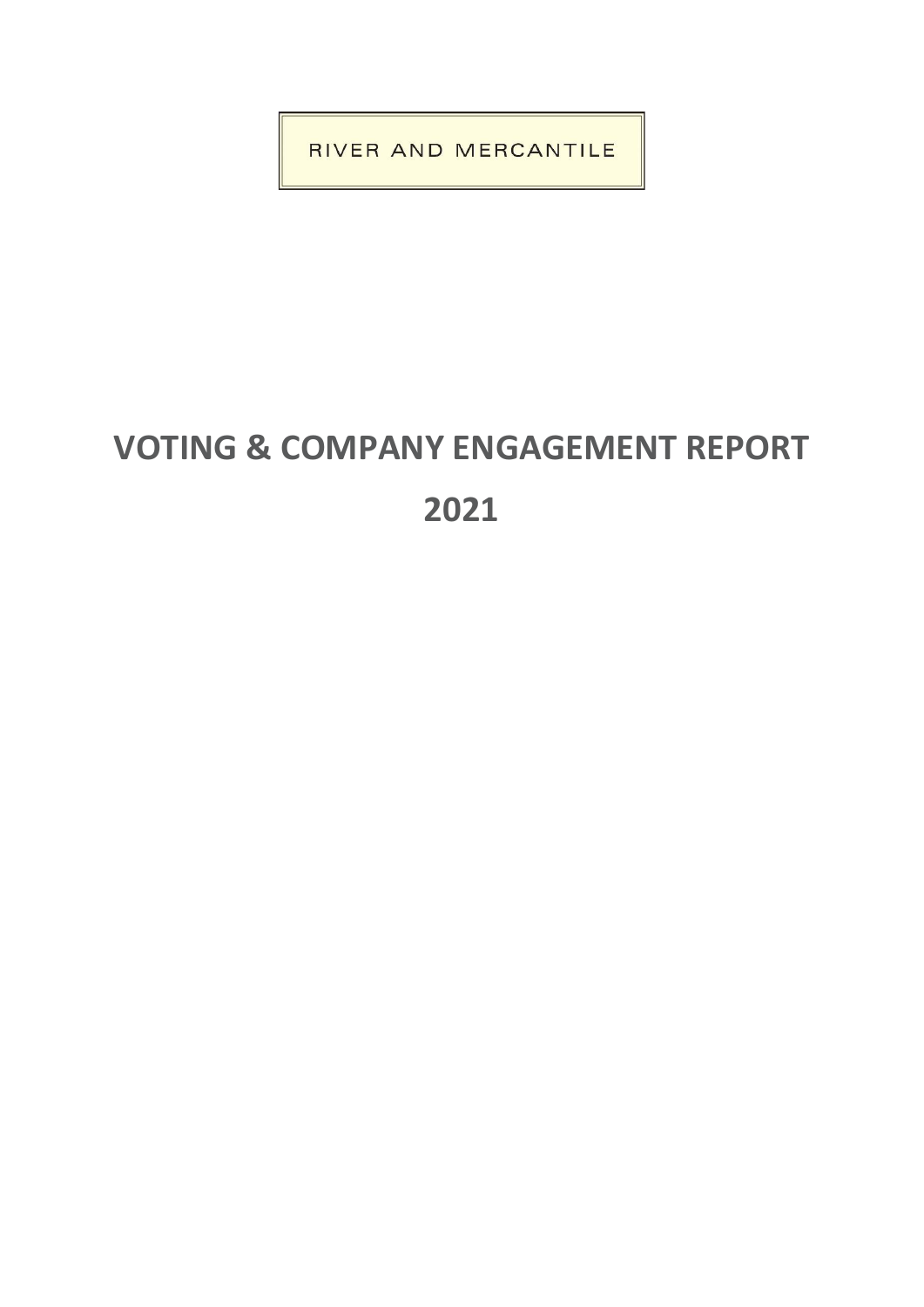# **INTRODUCTION**

River and Mercantile Asset Management LLP (RAMAM) is UK based, long-only active equities manager specialising in the management of Global, European and UK equity portfolios on behalf of institutional clients.

As an active equity manager, we believe that we are not only the stewards of the assets entrusted to us by our clients, but that we also have a fiduciary responsibility to improve the management of companies for all stakeholders, whilst not compromising our objective of achieving strong financial returns. We further believe the best process for improving the management of companies is through engagement and investor peer group pressure. Where we are amongst the largest shareholders in a company, we can exert more influence through engagement with the company's management, otherwise voting at annual and extraordinary general meetings is our most effective way of encouraging change.

We regard voting at company general meetings as an important aspect in improving the stewardship of a company in the interests of all stakeholders. We view voting as a core underpin of engagement and it is a keyway we act as an active owner. The fundamental principles of our voting policy are included in the River and Mercantile Asset Management LLP Corporate Governance Voting & Engagement Policy, available [on our website.](https://riverandmercantile.com/wp-content/uploads/2021/11/Tier-3-RAMAM-Voting-and-Engagement-Policy.pdf) 

We use a third party, Institutional Shareholder Services (ISS), to implement our voting policy, overriding their recommended action when it differs from our view on the standards for good corporate governance and management of environmental and social issues.

In this Report we outline our voting and engagement activity during 2021 across all equity strategies in line with the principles of the EU Shareholder Rights Directive (known as SRD II). The information contained covers all company meetings, including annual general meetings and extraordinary general meetings that we voted at globally and those companies which we engaged with on topics related to governance, environmental or social issues. The voting activity summary on page 3 covers the respective sub-funds of the ES River & Mercantile ICVC Funds managed by RAMAM. This is also representative of how we voted on behalf of our segregated clients that follow the same UK and Global equity strategies.

# **VOTING ACTIVITY 2021**

Total number of meetings voted – 1167

Agenda items where voted against management recommendations – 15.0%

Percentage of votes cast differently to ISS recommendation – 10.7%

Number of meetings with at least one vote against management recommendation – 56.1%

# **ENGAGEMENT ACTIVITY 2021**

Total number of interactions (through emails, letters, telephone calls and meetings) – 96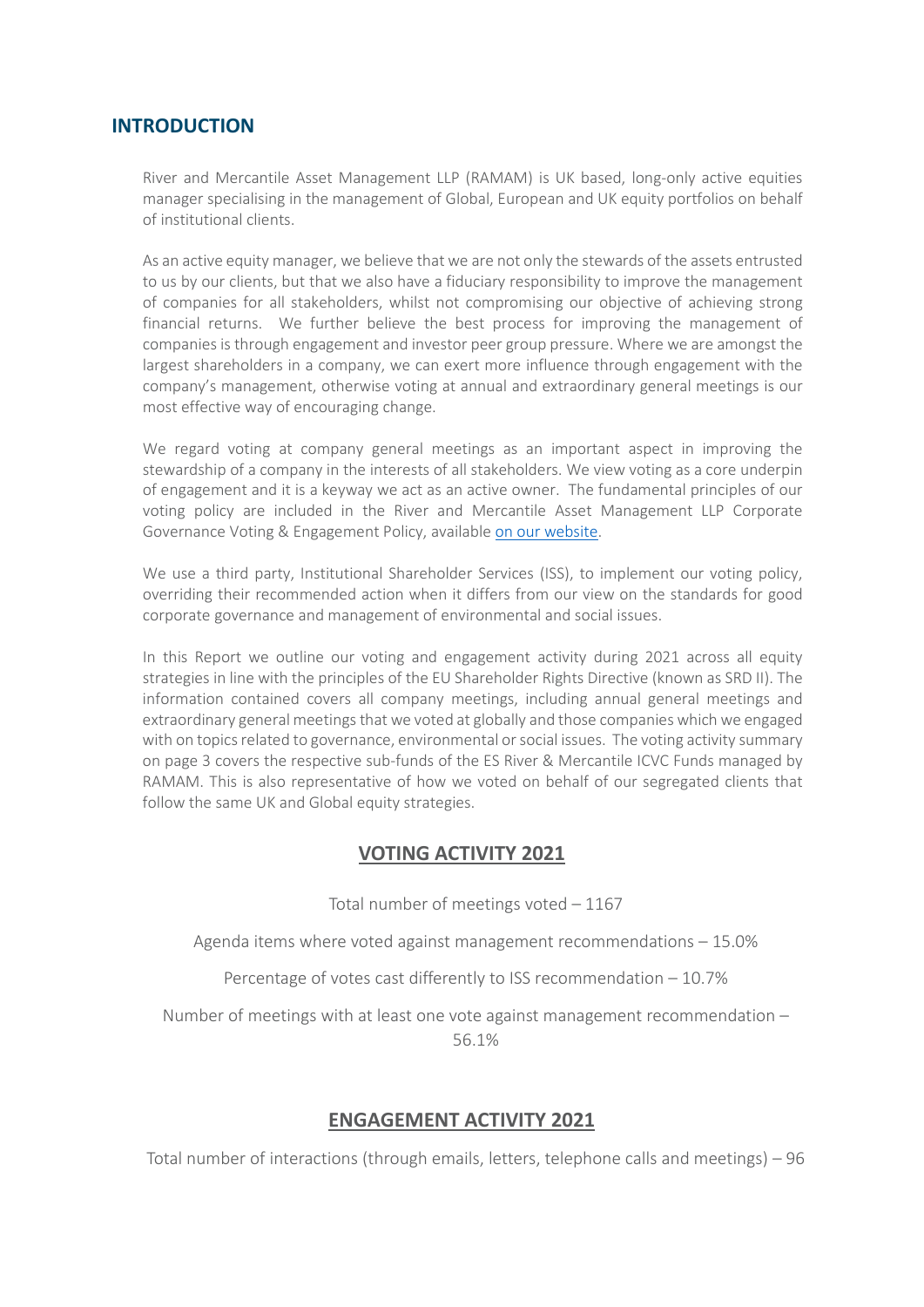# **2021 VOTING SUMMARY**

In 2021, we voted at 1167 company general meetings, voting against management recommendations on 15.0% of the resolutions, with at least one vote not supporting management recommendations at 55.3% of the meetings. We voted on 262 shareholder resolutions, 55.3% of votes were against management recommendations. The graphs below illustrate where such votes were exercised by region and resolution category, as well details of votes against management recommendations by our fund managers. Full details of our votes can be found [on our website.](https://riverandmercantile.com/responsible-investment/voting-and-engagement/#howWeVoted)



*Source: Institutional Shareholder Services*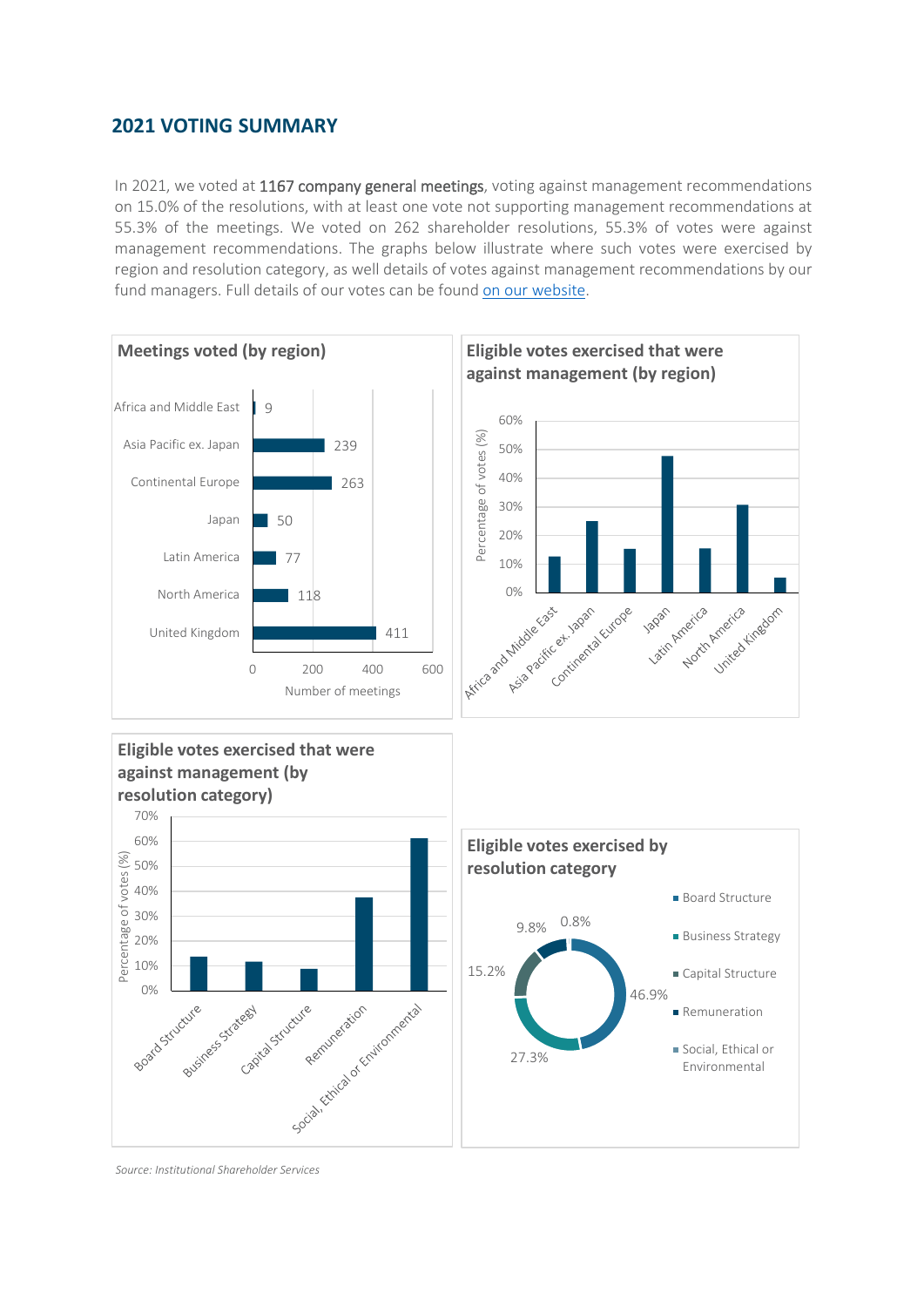# **ES RIVER & MERCANTILE FUNDS ICVC VOTING ACTIVITY 2021**

#### UK Equity Funds

VOTING – UK Dynamic

- Total number of meetings\* voted 75
- Agenda items where voted against management 3.8%
- Percentage of votes cast differently to ISS recommendation 4.4%

#### VOTING – UK High Alpha

- Total number of meetings\* voted 296
- Agenda items where voted against management 5.9%
- Percentage of votes cast differently to ISS recommendation 6.2%

#### VOTING – UK Income

- Total number of meetings\* voted 93
- Agenda items where voted against management  $-4.6%$
- Percentage of votes cast differently to ISS recommendation 5.8%

#### VOTING – UK Recovery

- Total number of meetings\* voted 368
- Agenda items where voted against management 8.4%
- Percentage of votes cast differently to ISS recommendation 8.0%

#### VOTING – UK Smaller Companies

- Total number of meetings\* voted 99
- Agenda items where voted against management 3.6%
- Percentage of votes cast differently to ISS recommendation 7.4%

#### **European Equity Fund**

VOTING – European Fund

- Total number of meetings\* voted 52
- Agenda items where voted against management  $-10.7%$
- Percentage of votes cast differently to ISS recommendation 7.6%

#### **Global Equity Funds**

VOTING – Global High Alpha Fund

- Total number of meetings\* voted 256
- Agenda items where voted against management 23.1%
- Percentage of votes cast differently to ISS recommendation 16.0%

#### VOTING – Global Recovery Fund

- Total number of meetings\* voted 524
- Agenda items where voted against management 22.5%
- Percentage of votes cast differently to ISS recommendation 13.8%

#### **River and Mercantile UK Micro-Cap Investment Company Limited**

VOTING – UK Micro-Cap

- Total number of meetings\* voted 49
- Agenda items where voted against management 2.8%
- Percentage of votes cast differently to ISS recommendation 11.9%

\**Annual and Special (Extraordinary) General meetings* 

*Source: Institutional Shareholder Services*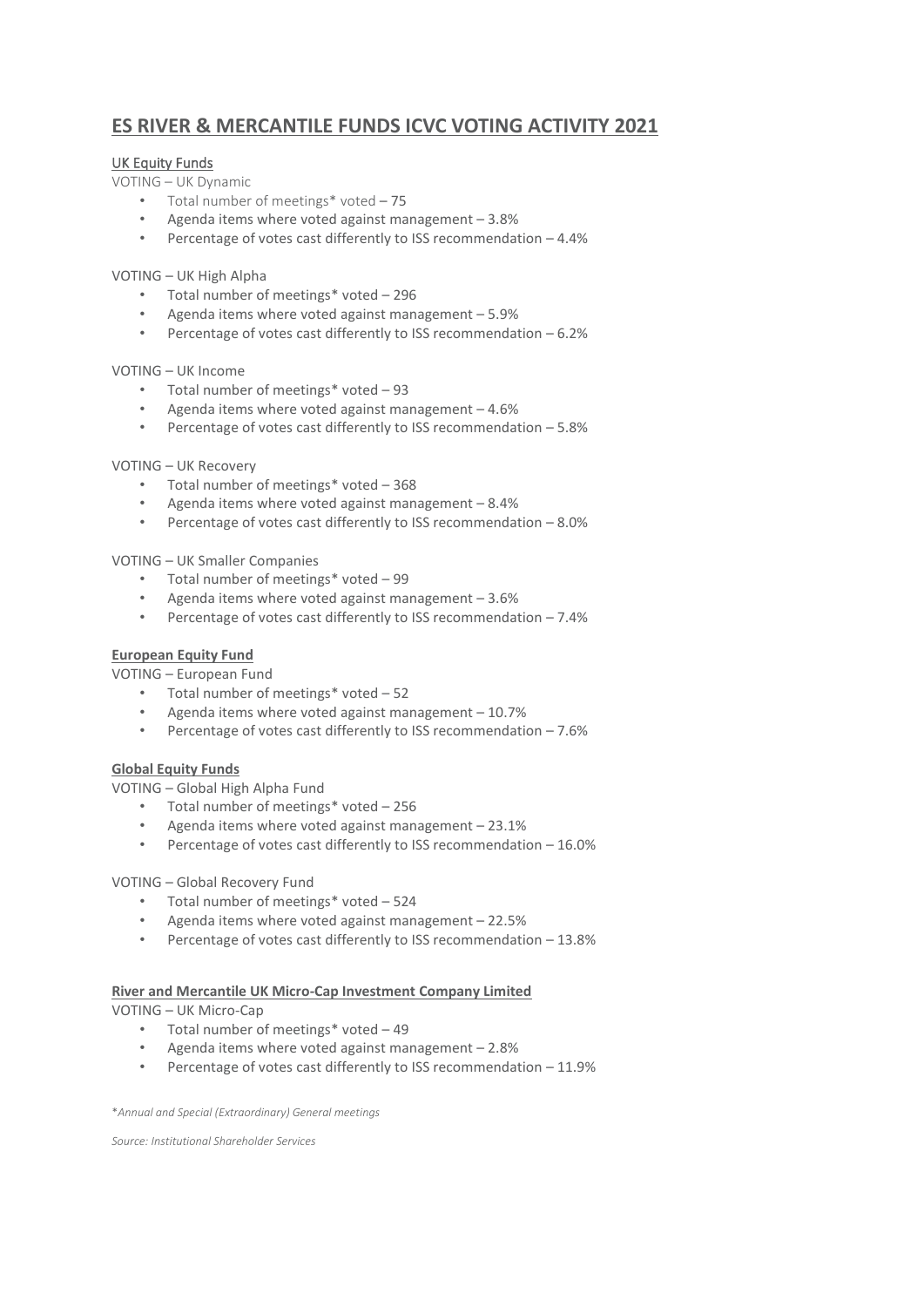# **Significant votes against management recommendations**

RAMAM defines significant votes against management where they fulfil one or more of the following criteria:

- We are large shareholders (5+%) in a company
- Significant holding in a fund
- Potential material impact.

Examples of significant votes include:

Alphabet (Date: 2<sup>nd</sup> June 2021)

Resolution: Elect Directors Frances Arnold, John Henessey

#### Vote instruction: AGAINST

#### Rationale for voting:

- Following the tragic shootings in Christchurch New Zealand in March 2019, River & Mercantile are supporting a collaborative engagement initiative with social media companies led by the New Zealand Super Fund. This has involved our name being added to the names of institutions on whose behalf letters have been sent to Facebook, Alphabet (Google) and Twitter. The aim of the initiative is to make the social media platforms a safe place for all by taking action to prevent the live streaming and distribution of objectionable content.
- RAMAM has also supported shareholder resolutions on this issue.
- Alphabet has not been willing to meet a group of investors (R&M part of collaboration) to discuss live-streaming and dissemination of objectionable content; not answered questions put forward at the company's quarterly ESG calls. Abstain Votes for any directors up for re-election that are on the Nomination and Corporate Governance Committee, namely John Henessey and Frances Arnold

## Outcome: 1.7% and 5.3% AGAINST respectively

Implications of outcome: Alphabet to date has lagged the 3 companies mentioned, although there are signs that this is beginning to change in response to shareholder pressure. RAMAM will continue to support this collaboration with our voting. Independent shareholder views are beginning to have an impact.

#### Bayer (Date: 27<sup>th</sup> April 2021)

Resolution: Approve Discharge of Management Board and Supervisory Board for Fiscal Year 2020

#### Vote instruction: AGAINST

#### Rationale for voting:

• At the AGM in 2019 we did vote Against the Approval of the Management Board for Fiscal 2018, as we believed Bayer's management board misjudged the legal and reputational risks of the Monsanto acquisition. 55% of shareholders voted Against.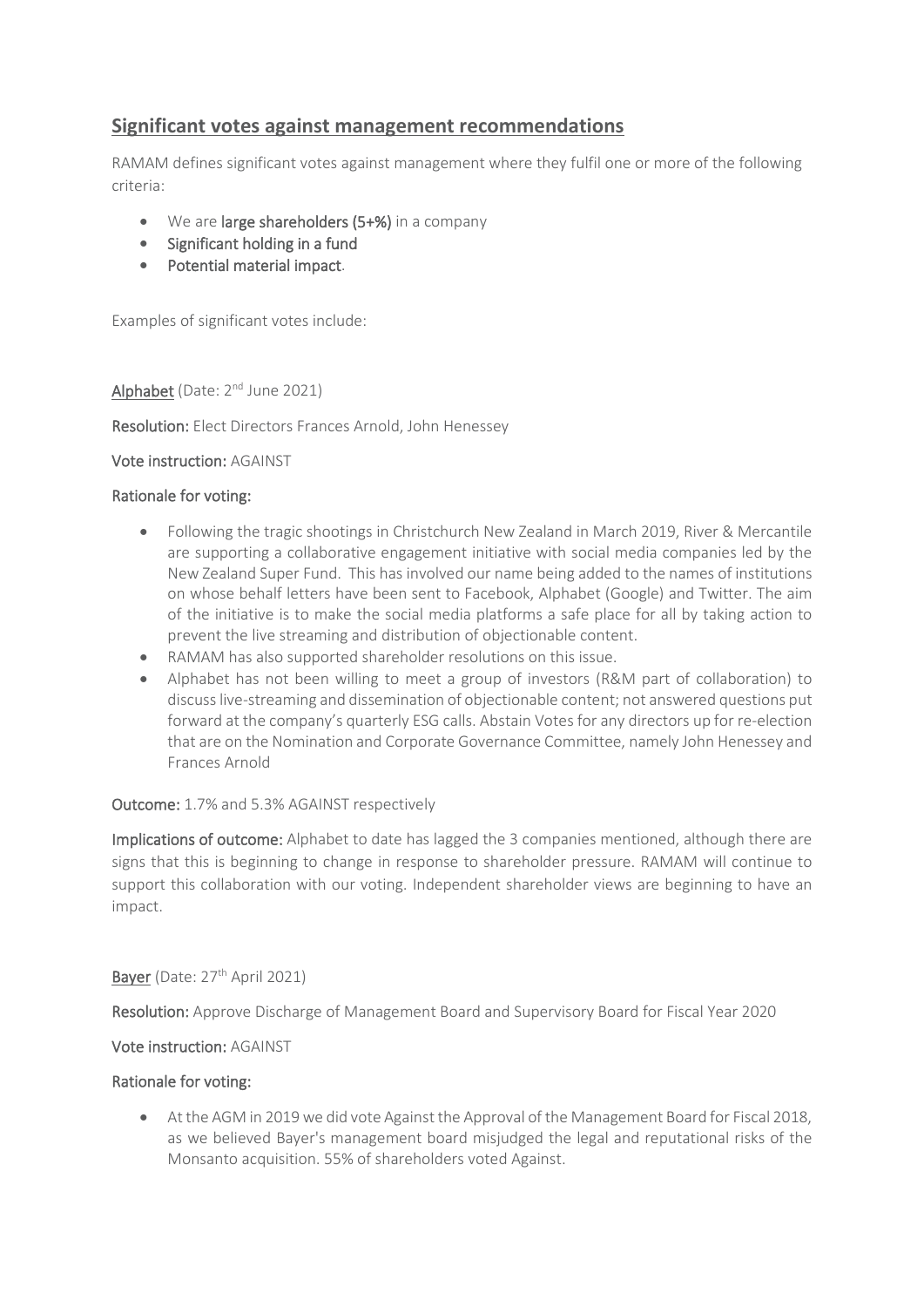- Subsequently, the supervisory board resolved to reduce the size of the management board from seven to five members as of the start of 2020, with two directors departing. In addition, a new Chair of the supervisory board was appointed after the 2020 AGM, succeeding the previous Chair who was expected to serve until 2022. In this respect our voting had a positive effect in forcing changes to both the supervisory and management boards.
- The concern about the use of GM crops is ongoing and Bayer's handling of this is crucial in recovering investor confidence. Until we are satisfied Bayer is making progress on the 'controversies' surrounding the Monsanto acquisition we decided to vote against approving Discharge of both Boards again in 2021

#### Outcome: 9% and 7% AGAINST respectively

Implications of outcome: Following two engagement meetings with Bayer in May 2021 we believe the 'controversies' are being addressed

Citigroup (Date: 27<sup>th</sup> April 2021)

Resolution: Report on Racial Equity Audit

Vote instruction: FOR

#### Rationale for voting:

• RAMAM support Racial Equality - report on racial equity audit

#### Outcome: *unknown*

Implications of outcome: RAMAM support Racial Equality and will continue to support shareholder resolutions requesting a racial equity audit

Las Vegas Sands (Date: 13<sup>th</sup> May 2021)

Resolution: Elect Director David F. Levi

Vote instruction: WITHELD

#### Rationale for voting:

- Concerns related to approach to board diversity
- Board is not composed of at least 25% female directors
- RAMAM voting policy: at least one woman on board for companies under Small Cap, ISEQ 20 and AIM, and 25 percent for FTSE 250 and 100.

#### Outcome: *unknown*

Implications of outcome: Diversity raised at engagement meeting with Las Vegas Sands. Company is very conscious about the issue, has been always one of the most important things to them, have different initiatives in the different places they operate in. Aim to lead from the very top, appointed a new female Board director, but by no means leaves them thinking they are in any way finished with diversification.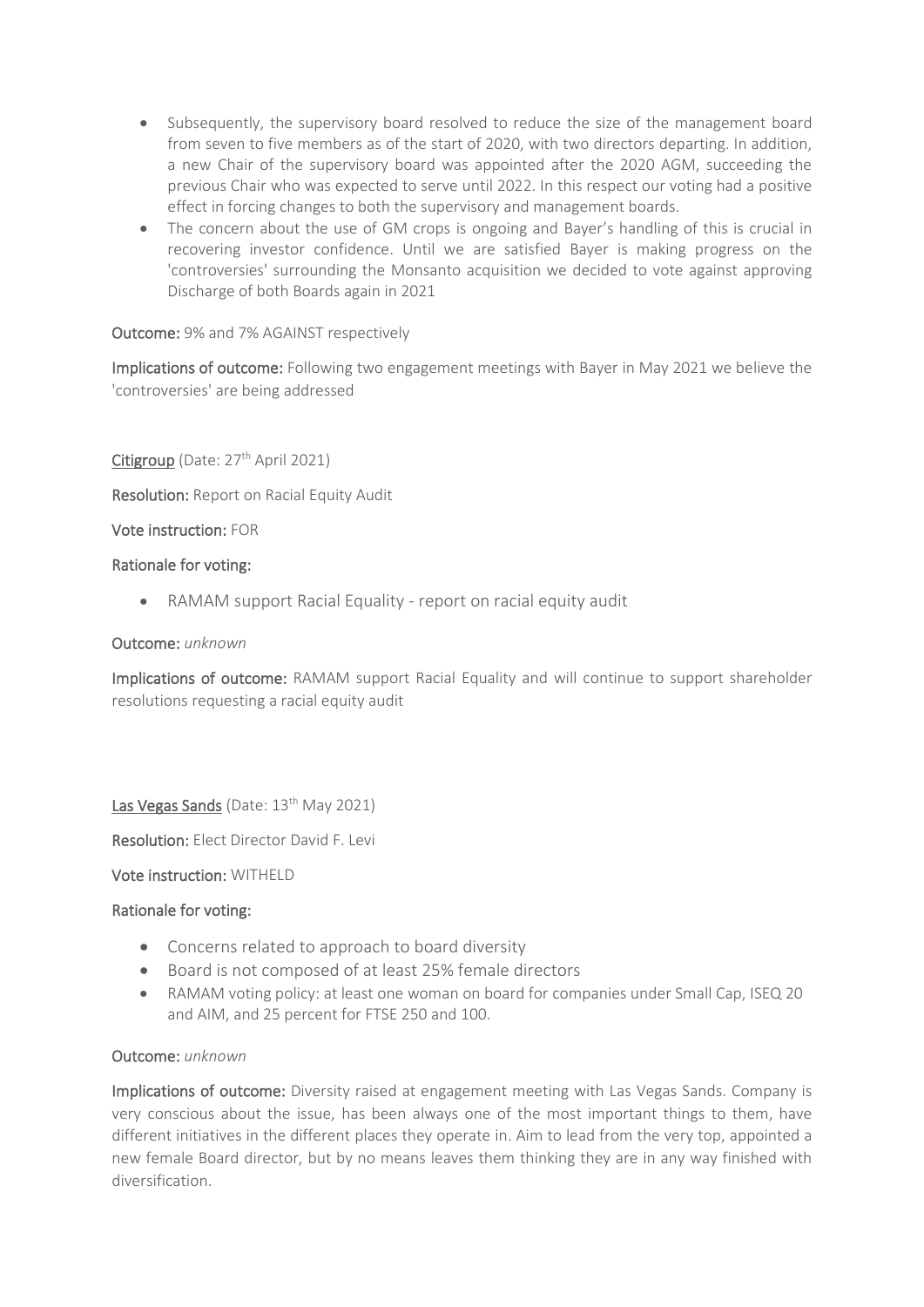#### Prosus (Date:  $27<sup>th</sup>$  July 2021)

Resolution: Approve Remuneration Policy for Executive and Non-Executive Directors

#### Vote instruction: AGAINST

#### Rationale

- The remuneration policy includes a significant proportion of long-term incentives that are not performance-related
- A substantial portion of the LTI vests before the third anniversary and start vesting after the first anniversary of the grant; Absence of termination agreements with executives to mitigate risks of excessive termination payments

Outcome: 16.02% AGAINST

Implications of outcome: Continue to vote against Remuneration Policy until issues addressed.

#### Shell (Date:  $18<sup>th</sup>$  May 2021)

Resolution: Re-elect Ben van Beurden as Director

#### Vote instruction: AGAINST

#### Rationale for voting:

- Significant risks to shareholders stemming from severe ESG controversies have been identified at the company, which reflects a failure by the board to proficiently guard against and manage material environmental, social and governance risks.
- Votes AGAINST CEO Bernardus (Ben) van Beurden are warranted because: Given that the incumbent board chair, Charles Holliday, who shoulders the greatest responsibility amongst the board members for failing to effectively supervise the management of risks to the company and its shareholders is stepping down at this year's annual meeting, CEO Bernardus (Ben) van Beurden should be held accountable for poor board and management oversight of ESG risk exposures at the firm.

#### Outcome: 4.73% AGAINST

Implications of outcome: We will continue to monitor Shell's progress in addressing ESG risks. Following engagement with Shell, it is clear they are taking steps to mitigate ESG risks identified.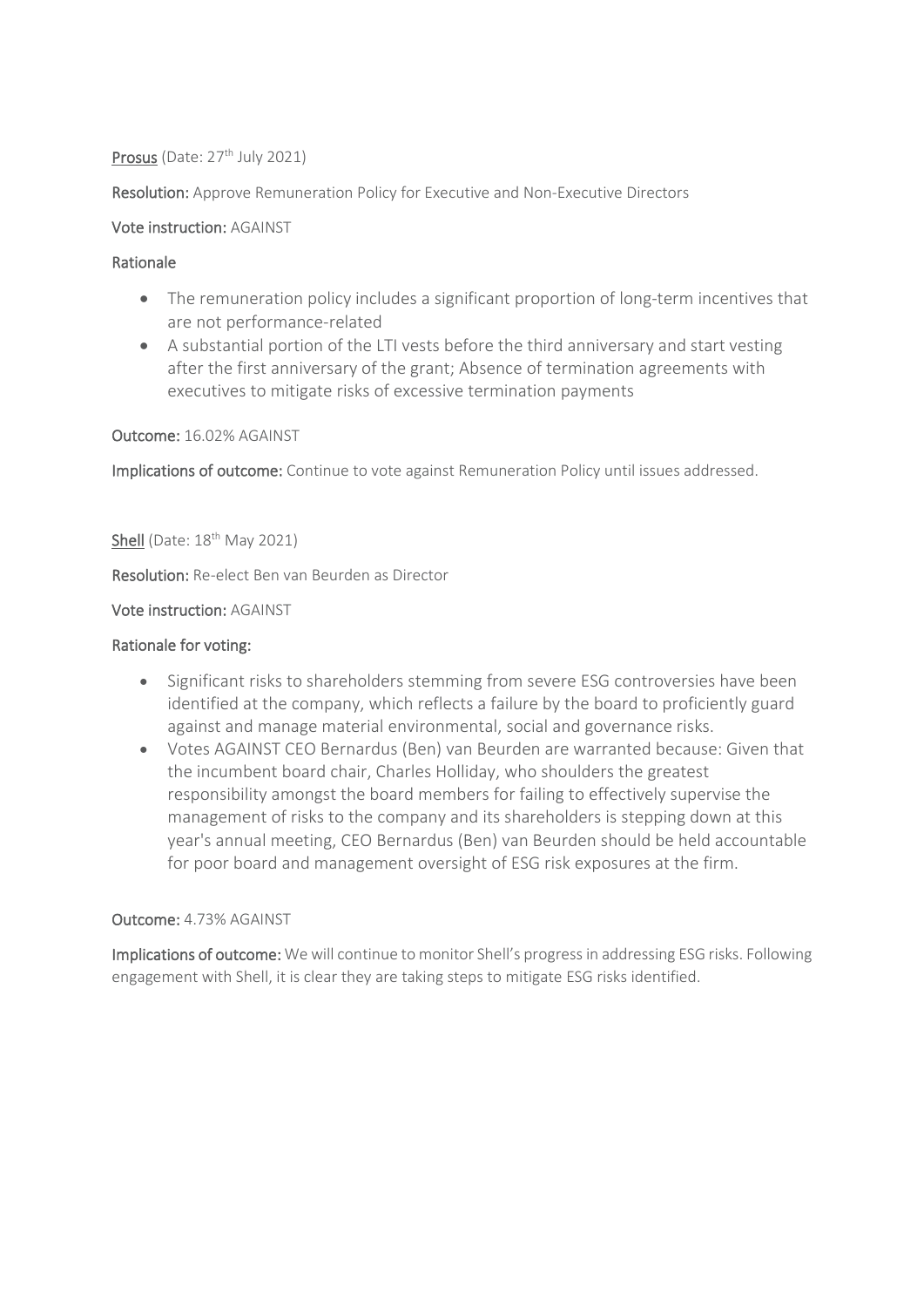# **2021 ENGAGEMENT ACTIVITY**

Our engagement with companies focuses on developing and testing our investment case for buying or holding a stock and improving an understanding of the business and strategy. Separately, we hold meetings or calls with a board chairperson, and/or non-executive directors to discuss stewardship matters. During 2021, we engaged with the following 96 companies on stewardship related issues.

| <b>COMPANY</b><br>888 Holdings | <b>COUNTRY</b><br>Gibralter |
|--------------------------------|-----------------------------|
| AdEPT                          | United Kingdom              |
| Affiliated Managers Group      | <b>USA</b>                  |
| AGCO                           | <b>USA</b>                  |
| Alibaba                        | China                       |
| <b>ANIMA</b>                   | Italy                       |
| Applus Services                | Spain                       |
| Bank of Kyoto                  | Japan                       |
| Bayer                          | United Kingdom              |
| Biffa plc                      | United Kingdom              |
| <b>BOK</b>                     | United Kingdom              |
| <b>Booking Holdings</b>        | <b>USA</b>                  |
| Capita                         | United Kingdom              |
| Capital & Counties             | United Kingdom              |
| Capital Limited                | United Kingdom              |
| Cegedim                        | France                      |
| Central Asia Metals            | United Kingdom              |
| CGG                            | France                      |
| Charles Schwab                 | <b>USA</b>                  |
| Chemring                       | United Kingdom              |
| Citigroup                      | <b>USA</b>                  |
| <b>DFS Furniture</b>           | United Kingdom              |
| eEnergy                        | United Kingdom              |
| Flowtech Fluidpower            | United Kingdom              |
| Genuit Group                   | United Kingdom              |
| GetBusy                        | United Kingdom              |
| Ginko                          | Taiwan                      |
| Hollywood Bowl                 | United Kingdom              |
| Hunting                        | United Kingdom              |
| Imperial Brands                | United Kingdom              |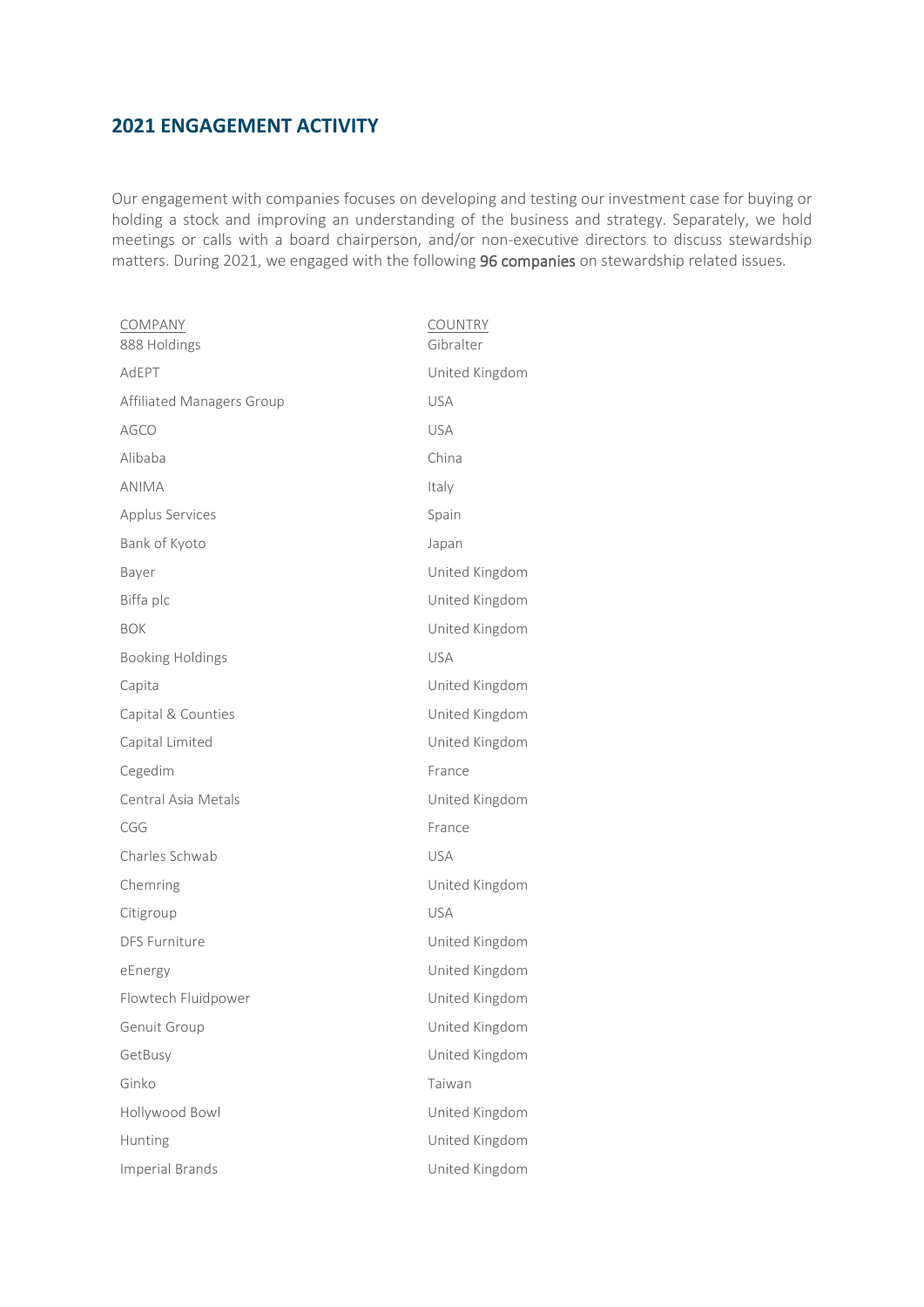Incitec Pivot **Australia** Intertrust **Netherlands** Inversiones La Construccion Chile Japan Post Holdings **Japan** JTC United Kingdom Lancashire Holdings **Exercise State Control** United Kingdom Las Vegas Sands USA L-Brands (BBW) USA LG Chem South Korea Litigation Capital Management **Fig. 1** United Kingdom Lloyds Banking Group United Kingdom Maisons du Monde France McKesson USA Meitec Corp **Japan** Mind Gym United Kingdom Ocean Wilsons United Kingdom Owens Corning USA PearlAbyss South Korea Playtech **United Kingdom** Prosus **Netherlands** Raytheon Technologies **Example 2018** Reach **National Community Community** Point United Kingdom Renold United Kingdom Resideo Technologies VSA Revolutions Bars Group Communications Bars Group Royal Dutch Shell **National Community** United Kingdom RPS Group **Contract Contract Contract Contract Contract Contract Contract Contract Contract Contract Contract Contract Contract Contract Contract Contract Contract Contract Contract Contract Contract Contract Contract Cont** RWS Holdings United Kingdom Sabre Insurance **Victor** Controller Manual Muslim United Kingdom Semen Indonesia **Indonesia** Serabi Gold **Contact Contact Contact Contact Contact Contact Contact Contact Contact Contact Contact Contact Contact Contact Contact Contact Contact Contact Contact Contact Contact Contact Contact Contact Contact Contact C** Shanta Gold United Kingdom Sigma Capital United Kingdom SigmaRoc United Kingdom Solocal France Somero Enterprises VSA South32 Australia Southwestern Energy **WASHALL**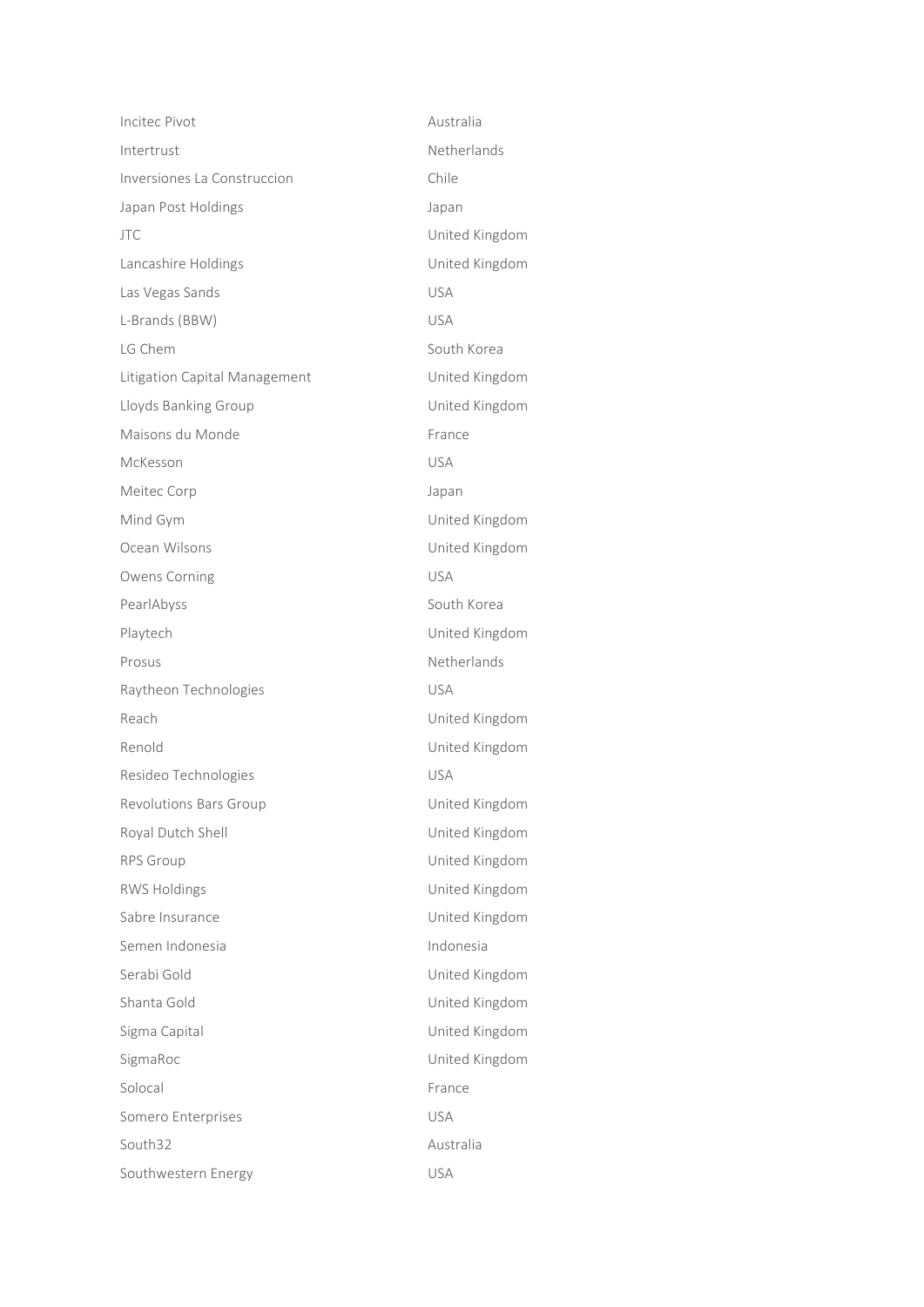| Swatch               | Switzerland    |
|----------------------|----------------|
| Tadano               | Japan          |
| tinyBuild            | <b>USA</b>     |
| Tremor International | United Kingdom |
| Trisul               | <b>Brazil</b>  |
| ULS Technology       | United Kingdom |
| Valid Solucoes       | <b>Brazil</b>  |
| Value Partners       | Honk Kong      |
| <b>VEON</b>          | Netherlands    |
| Verallia             | France         |
| Vicat                | France         |
| Vivo Energy          | United Kingdom |
| Whitbread            | United Kingdom |
| <b>WPP</b>           | United Kingdom |

Note – some companies were engaged with numerous times throughout 2021.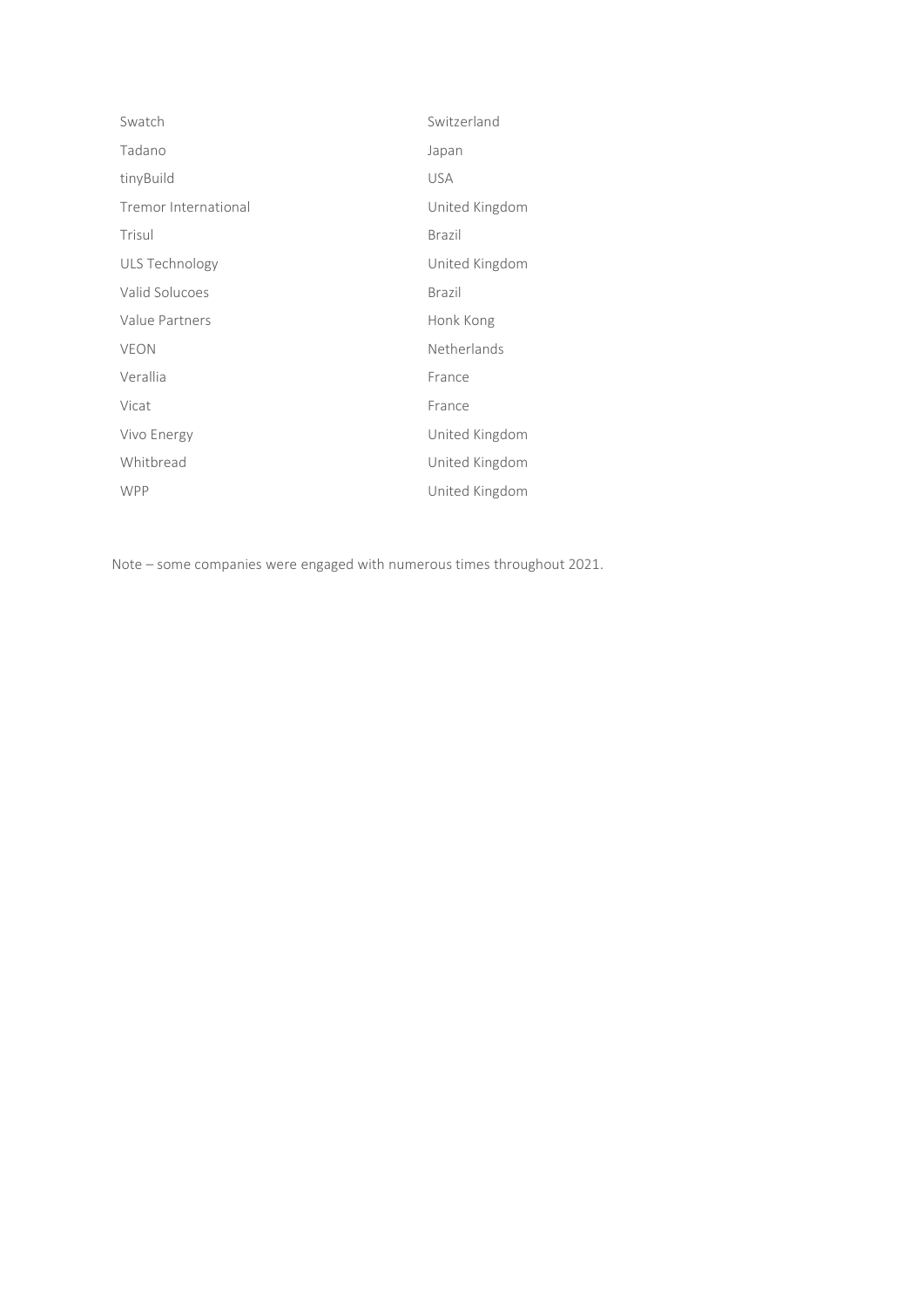# **ISSUES DISCUSSED BY CATEGORY\***



\**Note: More than one issue may have been discussed with a company*

*Source: Institutional Shareholder Services*



# **ISSUES DISCUSSED BY UN Sustainable Development Goals\***

\**Note: More than one issue may have been discussed with a company and not all engagements align to the SDGs.*

*Source: Institutional Shareholder Services & UN Sustainable Development Goals*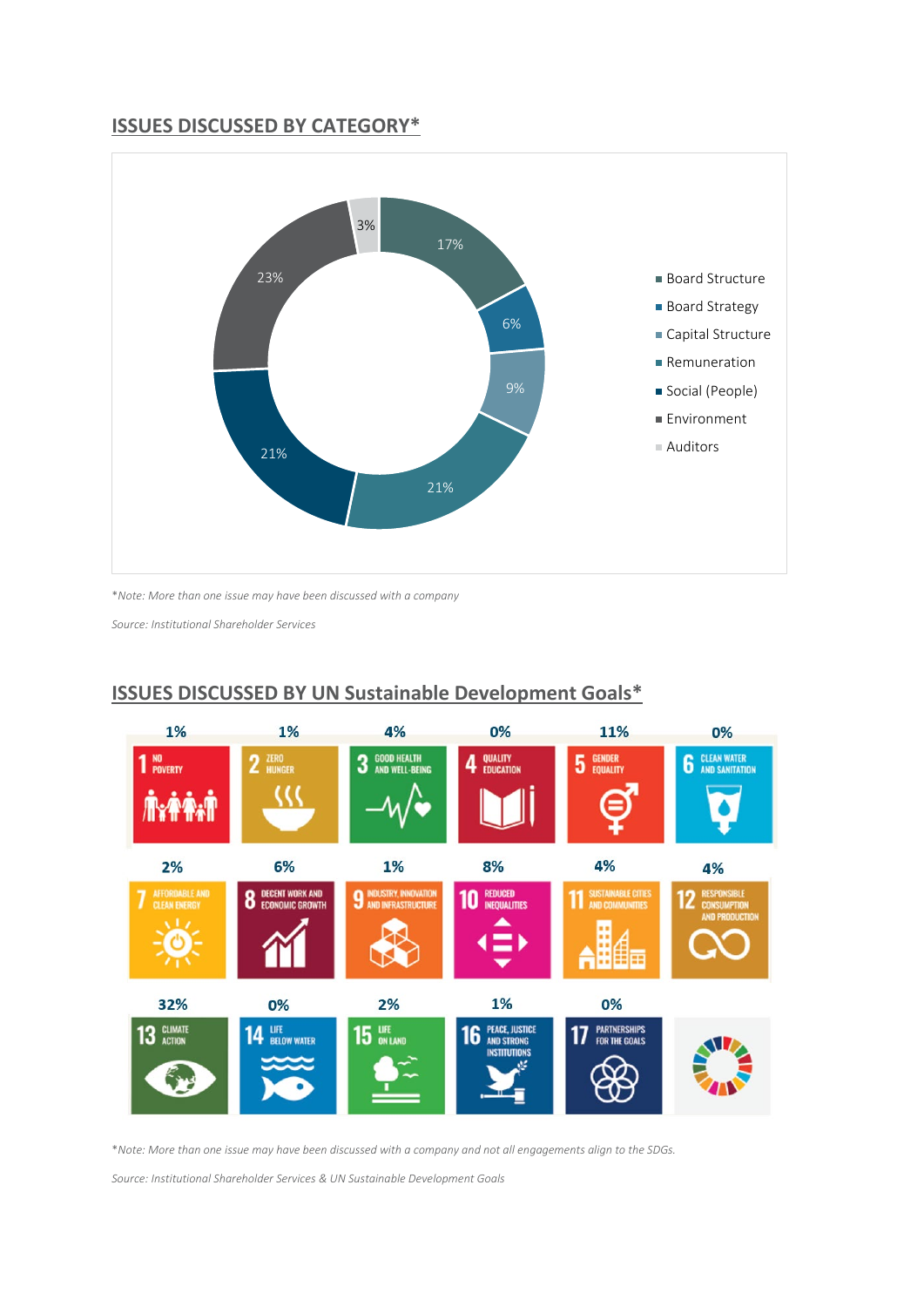# **Engagement Examples from 2021**

## **Case Study of engagement on climate change -** Verallia (Glass Packaging Company) **Background**

As part of a meeting following the interim results, significant time was allocated to decarbonization strategies, the benefits of glass as a packaging material within the circular economy and MSCI ESG rating of B.

## Main points discussed

- RAMAM discussed support for accelerating monitoring of CO2 emissions and agreement that glass, if carbon neutral, is perfect packaging material.
- Increasing of cullet is a key component 74% of glass is recycled in the EU to improve in sustainability. However, cullet is in high demand therefore the price is increasing. Plans to optimize own plants productivity.
- Hoping that their ESG roadmap will be considered in MSCI report, to be seen in October.

## Outcome/Benefits

October 2021 Capital Markets Day presentation disclosed Verallia's commitment and plan for reducing CO2 emissions – POSITIVE OUTCOME

# **Case Study of engagement related to AGM proposals** Cegedim (Global Technology and Services Company)

## Background

Following votes against the management at consecutive AGMs around several consistent agenda items regarding governance, we set up two meetings with a Managing Director to propose positive changes to board structure (independence), remuneration policies, and understand the strategic direction of travel.

## Main points discussed

- Resistance from the (founder) executive chairman to retire despite being 78 yrs old and communication to R&M that he would move into a non-executive role 5 years ago.
- He is still very much involved in the business his daughter and son are both board members, with the son mostly in charge (taking the lead on innovation, R&D and commercial activity) and set to eventually manage the business.
- Split in role between chair and CEO was proposed 2 years ago but was rejected and little expectation that this will change.
- Discussion that there is no expectation currently to increase the number of independent board members. Cegedim claim to have 3 independent board directors; R&M remain dissatisfied at overall board independence and challenge around strategy.
- Little transparency around the link between Cegedim and FCB (in which the chairman is a major shareholder) – a number of employees are currently employees of both but paid by FCB – aim to restructure employment contracts to be paid by Cegedim.

## Outcome/Benefits

RAMAM have made clear its expectations regarding disclosure of the link between FCB and Cegedim – particularly the expectation that the restructure of employment contracts to be under Cegedim by year end. Further, that the next annual report will explain and simplify the relationship between FCB and Cegedim. Similarly, the RAMAM expect the performance hurdles to be disclosed. However, the lack of willingness to set out the path to succession planning and lack of board independence are material sources of frustration which also increase risk around future value creation for minority shareholders. Disinvested in some strategies as a result.